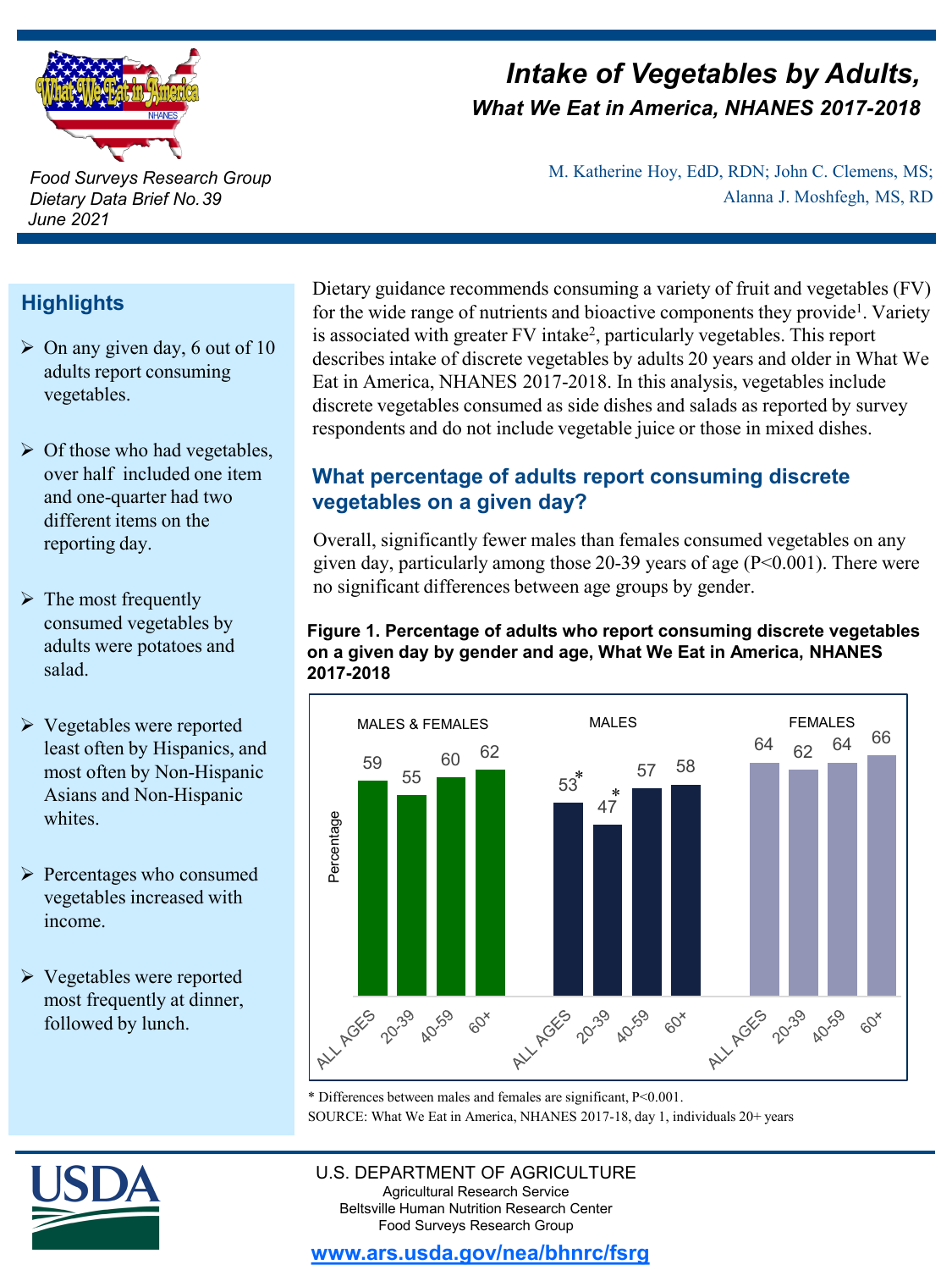#### **How many different vegetables do adults report on a given day?**

About one-third of adults had one type of vegetable, and 16% had two different types. As Figure 2 illustrates, fewer than 10% of adults had three or more different vegetables on the reporting day.



#### **Figure 2. Distribution of the number of different discrete vegetables among adults**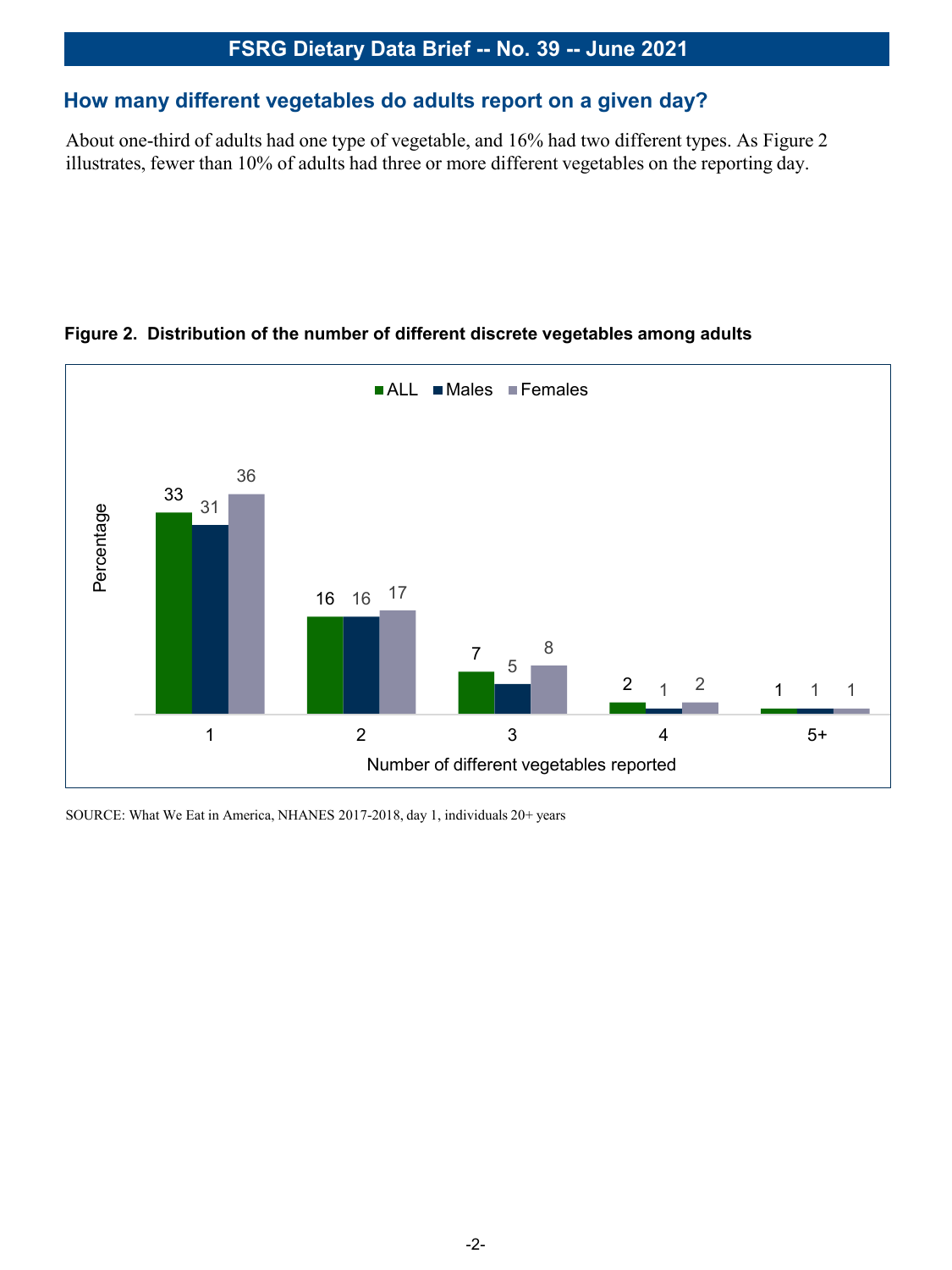#### **What vegetables are reported most frequently by adults?**

Potatoes (primarily fried) and salad were the most frequently consumed vegetables, reported by over onequarter of adults on a given day. As shown in Figure 3, other top consumed vegetables were reported by about 4-5% of adults. Cabbage, greens, summer squash, sweet potato, and cucumber were less frequently consumed, reported by around 2% of adults (*data not shown*). Among the vegetables reported infrequently were celery, cauliflower, Brussels sprouts, asparagus and green peas (*data not shown*).



#### **Figure 3. Percentages of adults reporting discrete vegetables by kind on a given day**

\* Mixed vegetables include any combination of two or more vegetables such as peas and carrots, or broccoli and cauliflower; does not include salad.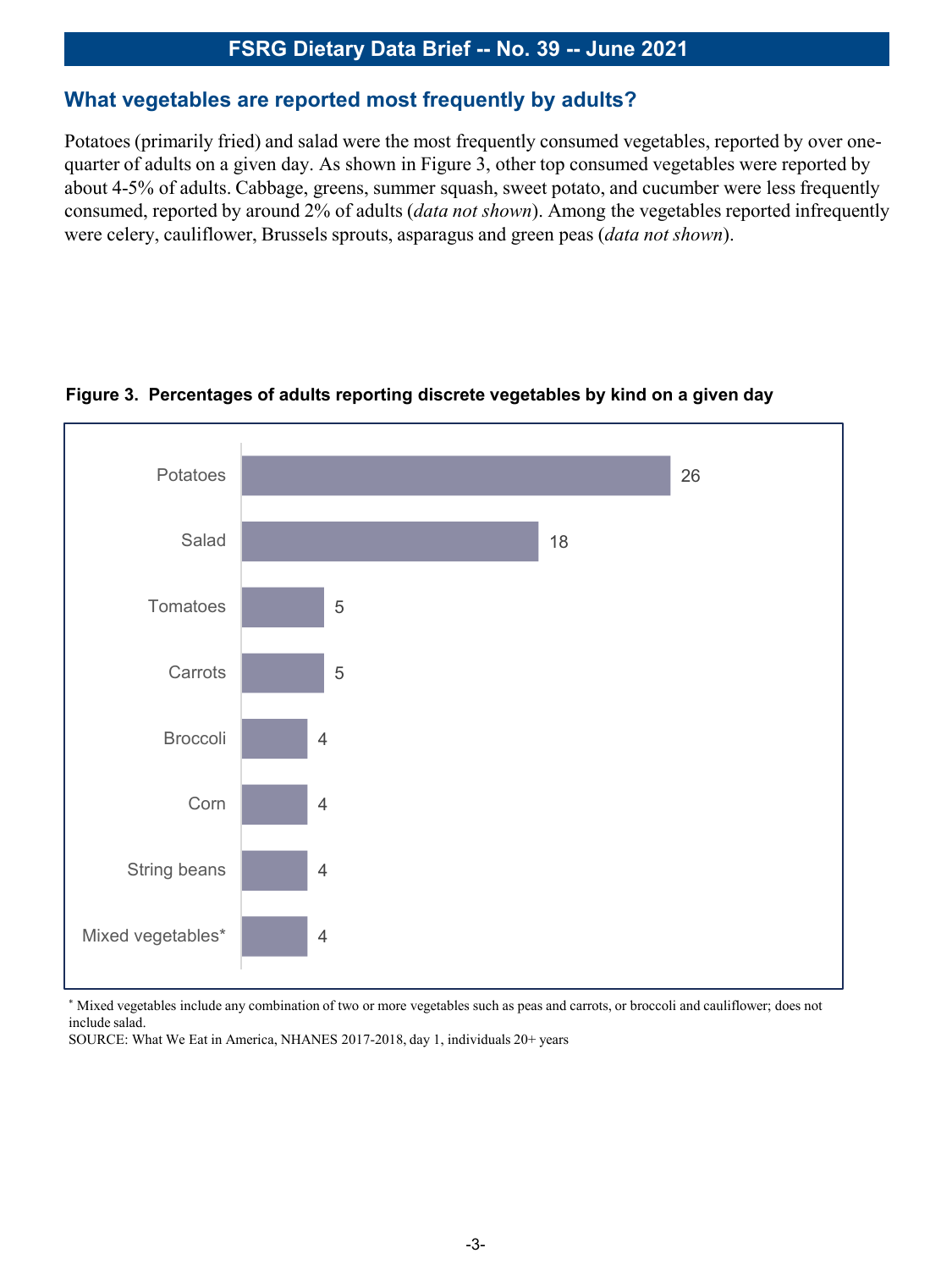#### **What is the consumption of vegetables by race/ethnicity?**

Vegetables were consumed more frequently by Non-Hispanic Asians and Non-Hispanic whites and less frequently by Hispanics. Non-Hispanic whites and blacks reported potatoes more often, whereas Non-Hispanic Asians had them less frequently. Higher percentages of Non-Hispanic whites had salad whereas the lowest percentage reporting salad was among Non-Hispanic Asians. Greens, mixed vegetables\* and cabbage were reported by Non-Hispanic Asians more frequently (*data not shown*).



**Figure 4. Percentages of adults reporting discrete vegetables by race/ethnicity**

\* Mixed vegetables include any combination of two or more vegetables such as peas and carrots, or broccoli and cauliflower; does not include salad.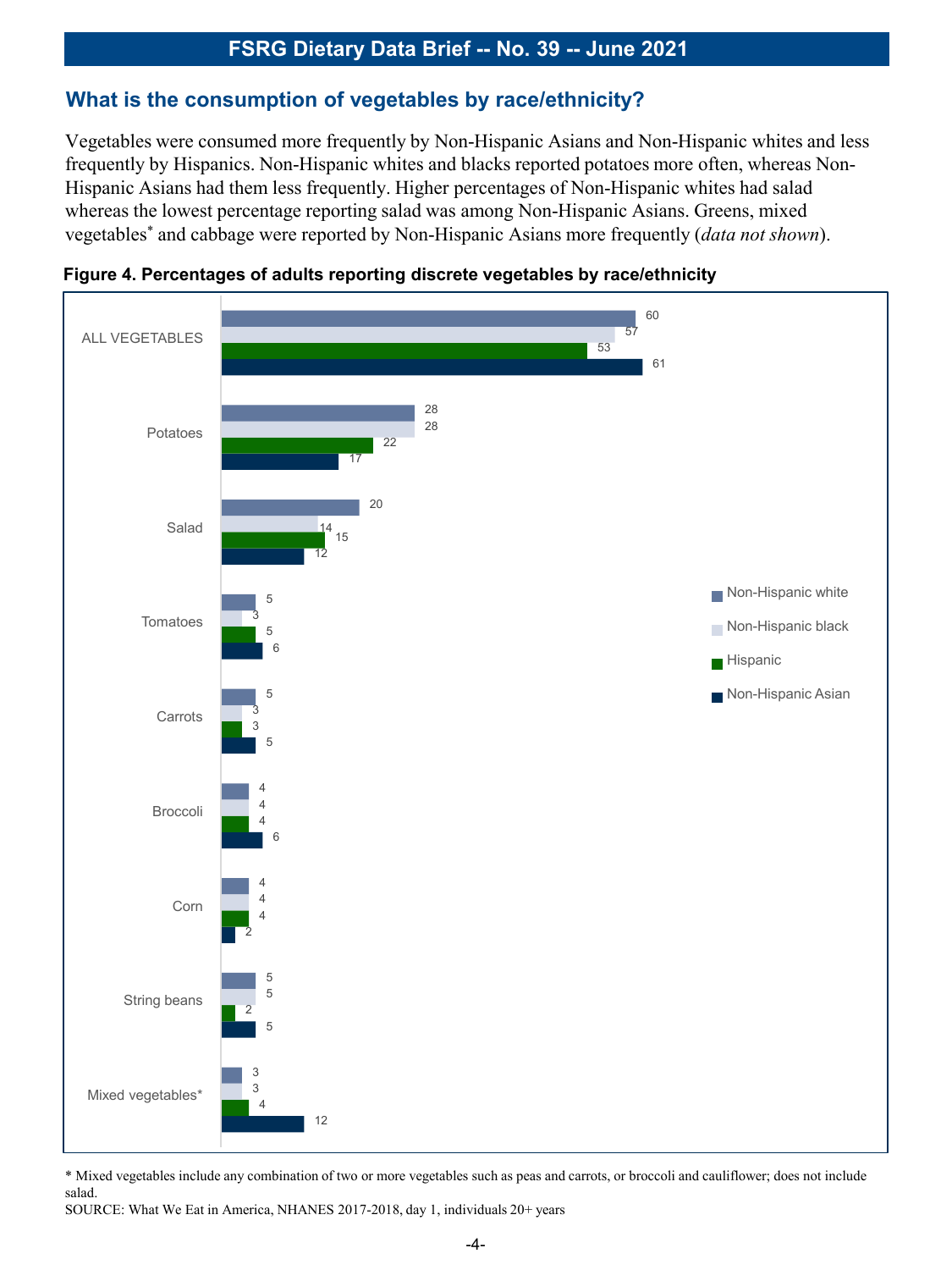### **What is the consumption of vegetables by income level?**

Percentages of those reporting vegetables tended to increase as income went up, particularly among those with incomes <131% and 131-350% Poverty Income Ratio. Similar percentages of adults within each income level reported potatoes. Of the top reported vegetables, those with higher incomes reported salad, tomatoes, carrots and broccoli more frequently.





1Income level is based on percent Poverty Income Ratio (PIR)

\* Mixed vegetables include any combination of two or more vegetables such as peas and carrots, or broccoli and cauliflower; does not include salad.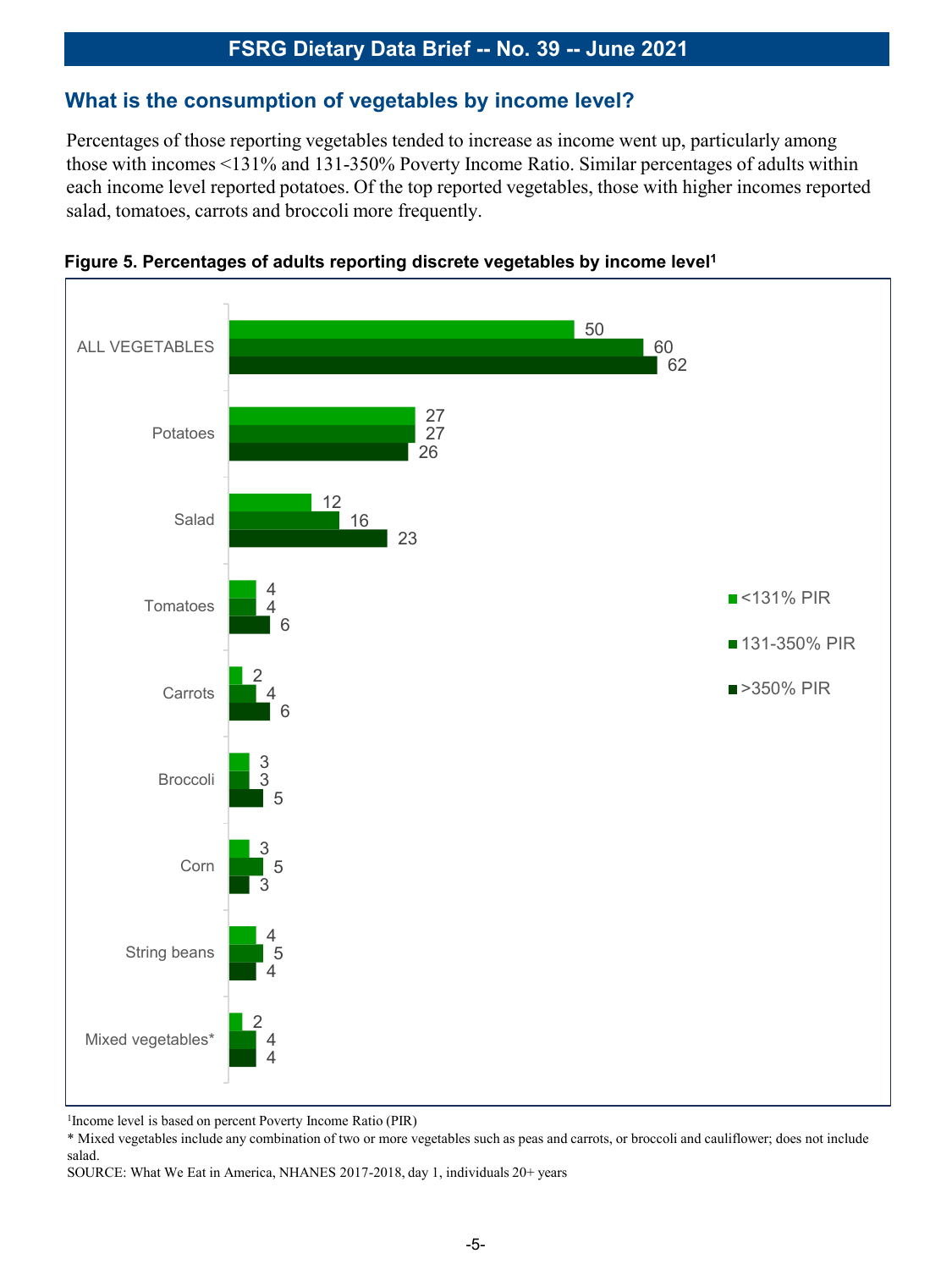#### **What is the consumption of vegetables at eating occasions?**

Vegetables are consumed most often at dinner, followed by lunch. However, less than half of adults had vegetables at any meal. Smaller percentages of individuals 20-39 years, Hispanics and those at the lowest income level had vegetables at dinner compared to other demographic groups (*data not shown*). At lunch, percentages reporting vegetable intake were higher among females and those at the highest income level (*data not shown*).



#### **Figure 6. Percentages of adults reporting discrete vegetables at eating occasions**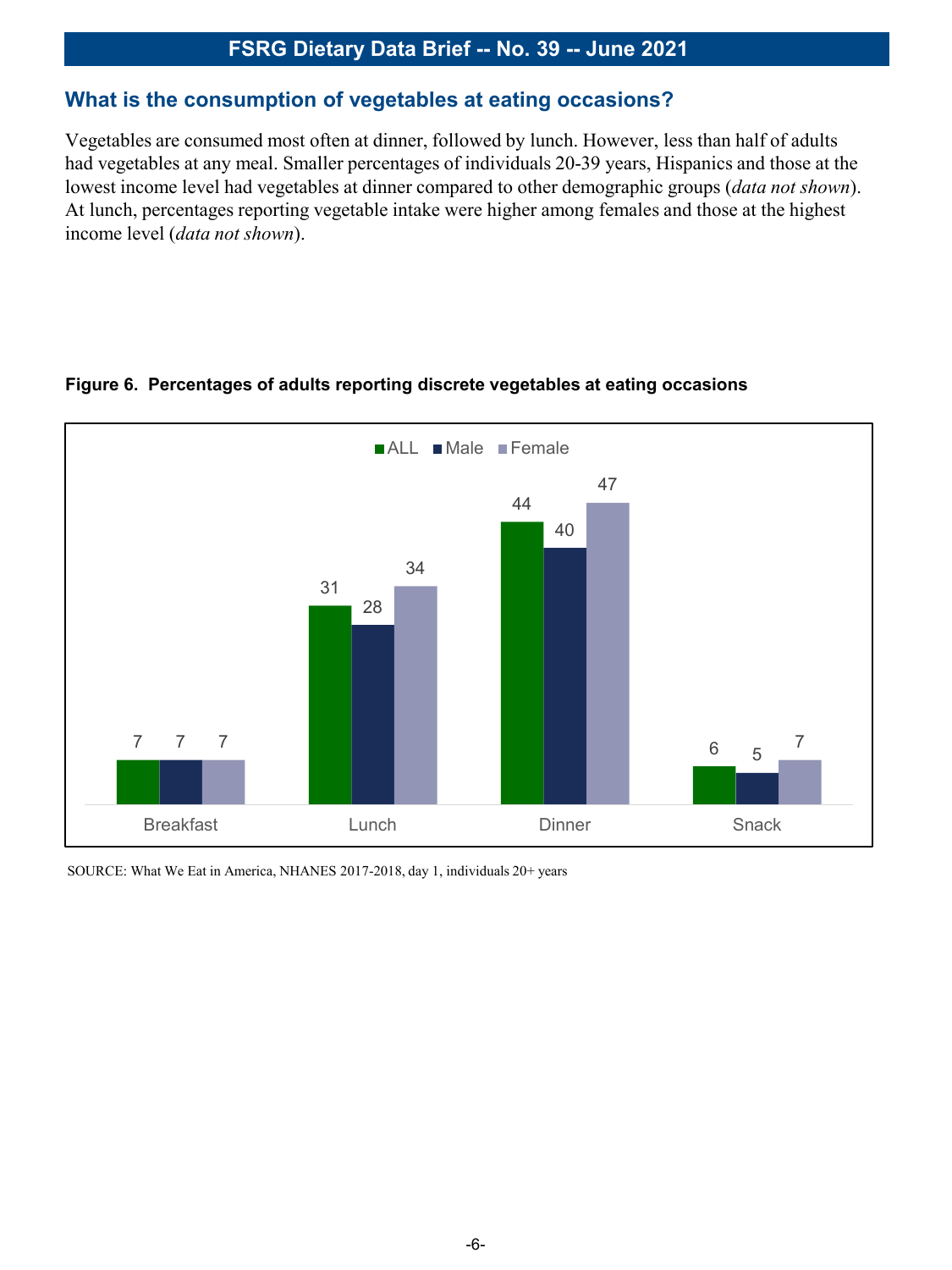### **What proportions of day 1 vegetable reporters and non-reporters report vegetables on day 2?**

Of those who reported vegetables on day 1, over two-thirds also had them on day 2. Of those who did not have vegetables on day 1, almost half reported them on day 2. Percentages of day 1 vegetable nonreporters who had vegetables on day 2 tended to be higher among those 60+ years of age, and among Non-Hispanic blacks and whites and those at higher income levels (*data not shown*).



#### **Figure 7. Percentage of day 1 vegetable reporters and non-reporters who consumed vegetables on day 2**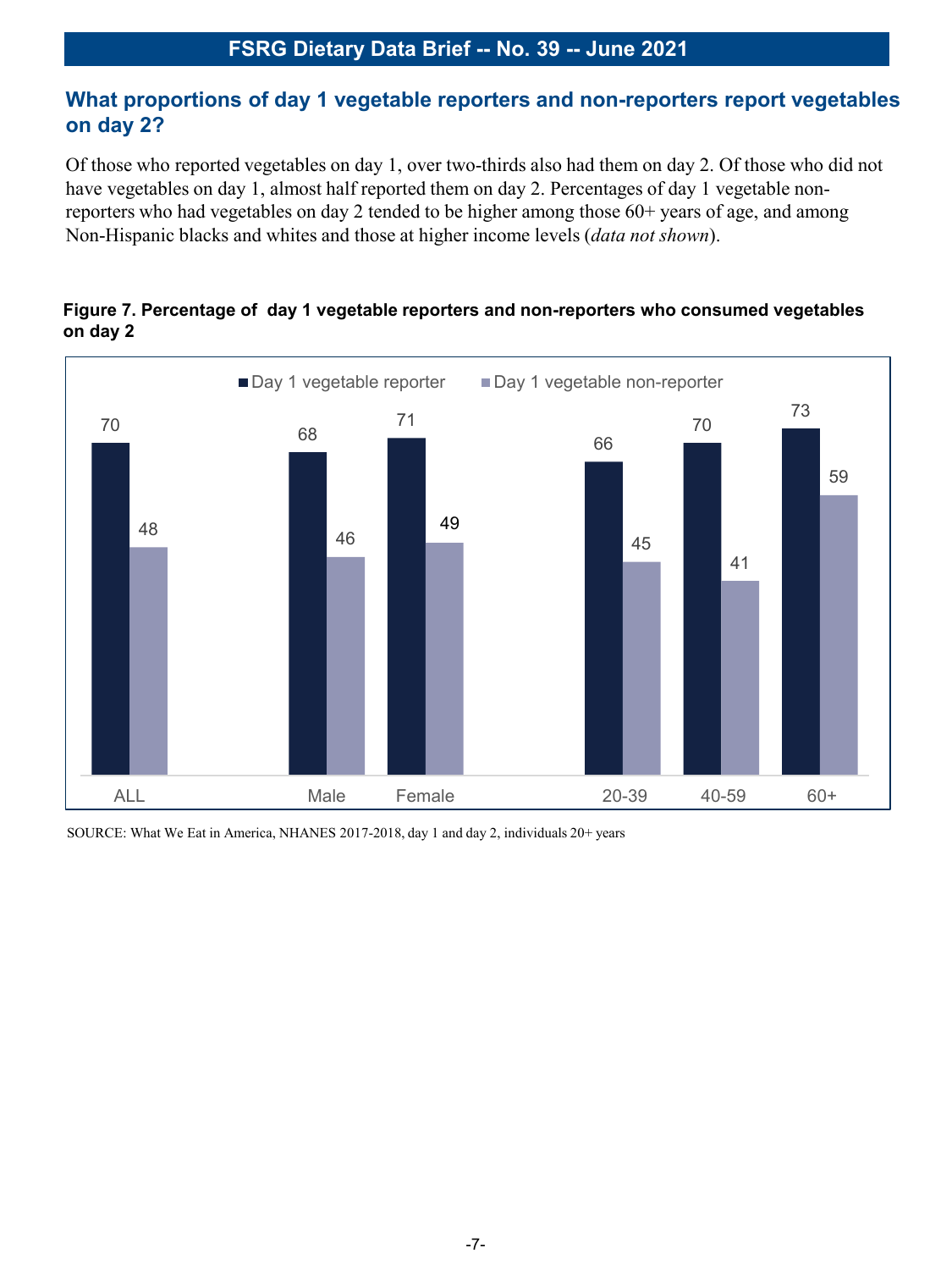## **Definitions**

**Vegetables**: Includes all fresh, frozen, canned and dried forms of vegetables as defined by the What We Eat in America food categories 6402-6806<sup>3</sup> and consumed as discrete items such as a side dish or salad; does not include vegetables in mixed dishes such as soups, stews, and casseroles.

**Salad**: Includes all vegetables reported as part of a salad.

**Greens**: Includes spinach, kale, chard, collard, turnip, mustard, dandelion.

Mixed vegetables: Includes any combination of two or more vegetables served as one dish, such as peas and carrots, cauliflower and broccoli.

**Day 1**: Intake reported by participant on the Day 1 of dietary intake data collection, which was conducted by an in-person interview.

**Day 2**: Intake reported by participants on the Day 2 of dietary intake data collections, was conducted by phone interview.

**Eating occasion**: A distinct eating/drinking occurrence reported during the 24-hour dietary interview that consists of one or more food/beverage items (excluding plain water). The name of the eating occasion was selected from a fixed list provided during the interview. English and Spanish eating occasion names were grouped as follows:

**Breakfast**: breakfast, desayuno, and almuerzo

**Lunch**: brunch, lunch, and comida

**Dinner**: dinner, supper, and cena

**Snack**: snack, drink, extended consumption (items consumed over a long period of time), merienda, entre comidas, botana, bocadillo, tentempie, and bebida (excluding plain water)

### **Data source**

Estimates in this report are based on one day of dietary intake data collected in What We Eat in America (WWEIA), the dietary intake interview component of the National Health and Nutrition Examination Survey (NHANES), in 2017-2018. Using the 5-step USDA Automated Multiple-Pass Method (AMPM) for the 24-hour recall, day 1 dietary data were collected in-person and day 2 data were collected by phone. A total of 4,742 individuals age 20+ years (2,307 males and 2,435 females) provided complete and reliable dietary intake data in 2017-2018. Sample weights were applied in all analyses to produce nationally representative estimates. USDA's What We Eat in America food categories were used to describe vegetable intake.

### **References**

- 1. USDA My Plate. Available at<https://www.choosemyplate.gov/eathealthy/start-simple-myplate>
- 2. Hoy MK, Clemens JC, Martin CL, Moshfegh AJ. Fruit and Vegetable Consumption of US Adults by Level of Variety, What We Eat in America, NHANES 2013-2016. Curr Dev Nutr. 2020 Feb 4;4(3):nzaa014. doi: 10.1093/cdn/nzaa014. eCollection 2020 Mar
- 3. What We Eat in America Food Categories 2017-2018. Available at [https://www.ars.usda.gov/ARSUserFiles/80400530/pdf/1718/Food\\_categories\\_2017-2018.pdf](https://www.ars.usda.gov/ARSUserFiles/80400530/pdf/1718/Food_categories_2017-2018.pdf)